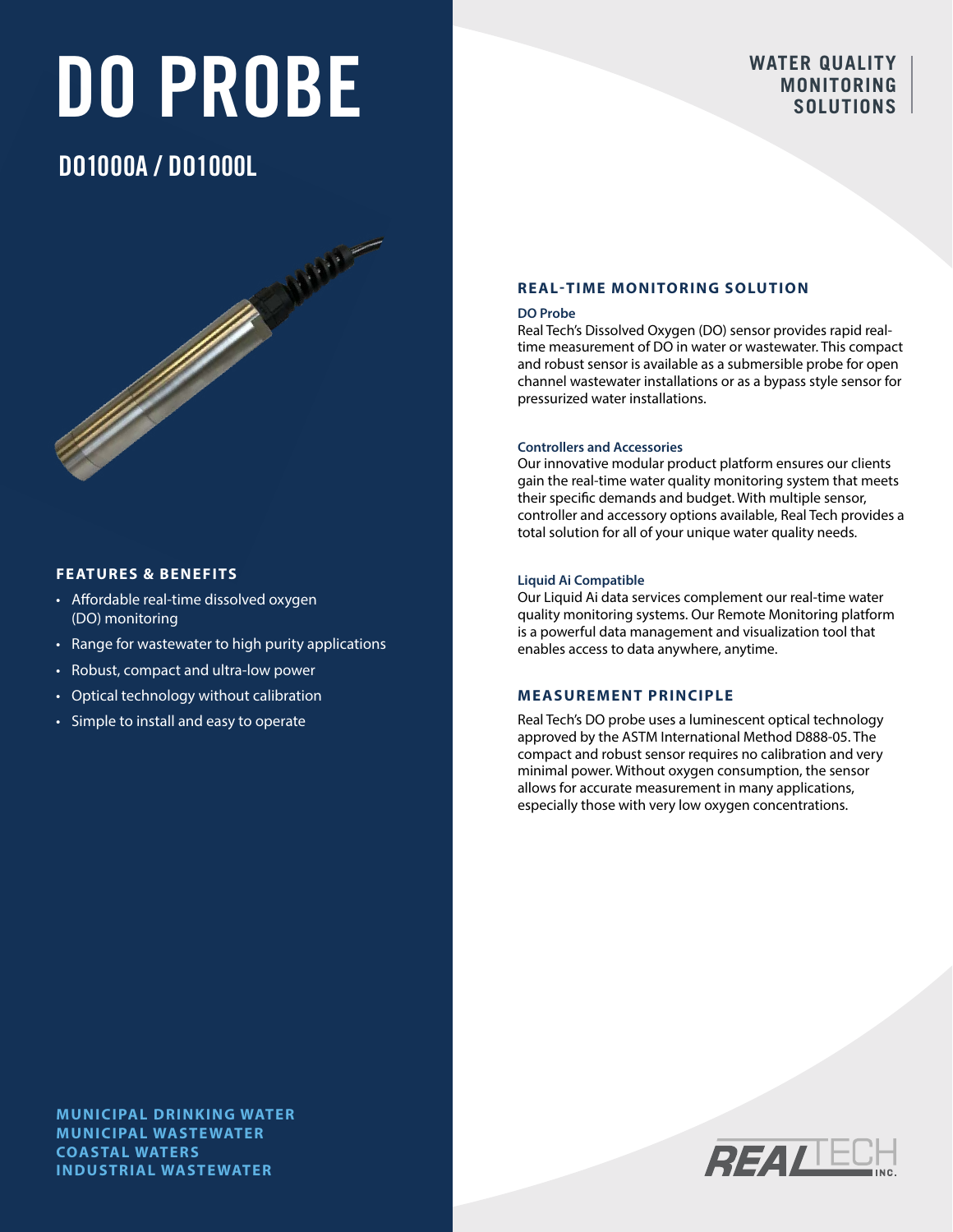## Service Contractor DO PROBE SPECIFICATIONS

| <b>CHARACTERISTIC</b>                  | <b>TECHNICAL DATA</b>                      |  |  |
|----------------------------------------|--------------------------------------------|--|--|
| <b>Measurement Principle</b>           | Optical measurement by luminescence        |  |  |
| Parameter                              | Dissolved Oxygen (DO)                      |  |  |
| Ranges                                 | $0-20$ mg/L<br>$0-20$ ppm<br>0-200 %       |  |  |
| Accuracy                               | $+/- 0.1$ mg/L<br>$+/- 0.1$ ppm<br>$+/-1%$ |  |  |
| Resolution                             | 0.01                                       |  |  |
| Units                                  | mg/L, ppm, %                               |  |  |
| Response Time                          | < 5s                                       |  |  |
| Temperature Compensation               | NTC thermistor                             |  |  |
| Electrical/Communication               | From controller                            |  |  |
| Storage Temperature                    | -10°C to 60°C (14 to 140°F)                |  |  |
| <b>Materials</b>                       | Stainless steel 316L                       |  |  |
| Weight                                 | 1 <sub>lb</sub>                            |  |  |
| Warranty                               | 2-year limited warranty                    |  |  |
| <b>SPECIFICATIONS FOR DO1000A ONLY</b> |                                            |  |  |
| <b>Dimensions</b>                      | 5.75"H x 1.06" Diameter                    |  |  |
| <b>SPECIFICATIONS FOR DO1000L ONLY</b> |                                            |  |  |
| <b>Flow Rate</b>                       | 300-1000 mL/min                            |  |  |
| <b>Pressure Rating</b>                 | 5 PSI maximum                              |  |  |
| <b>Fluid Connections</b>               | 1/4" OD tube push-in fittings              |  |  |
| <b>Dimensions</b>                      | 6.00"H x 3.26"W x 7.00"D                   |  |  |

\* Technical Specifications are subject to change without notice.

#### **DIMENSIONS FOR DO1000L**

The DO1000L DO sensor is installed in a bypass manifold that is mounted directly on a wall, railing or system backboard. Sample is supplied to the sensor from a pressurized source.